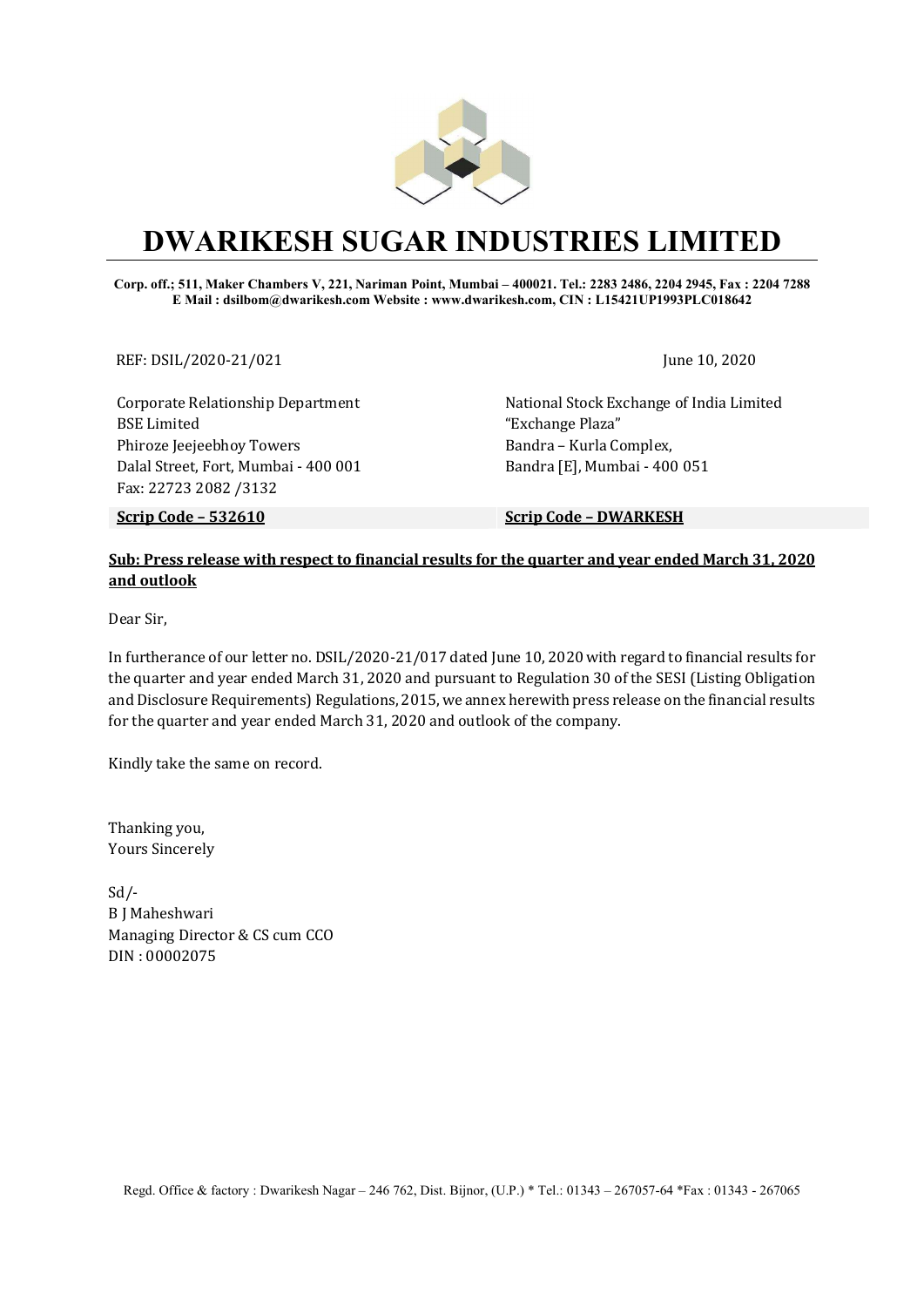# MEDIA RELEASE

# Dwarikesh Sugar Industries Limited

JUNE 10, 2020

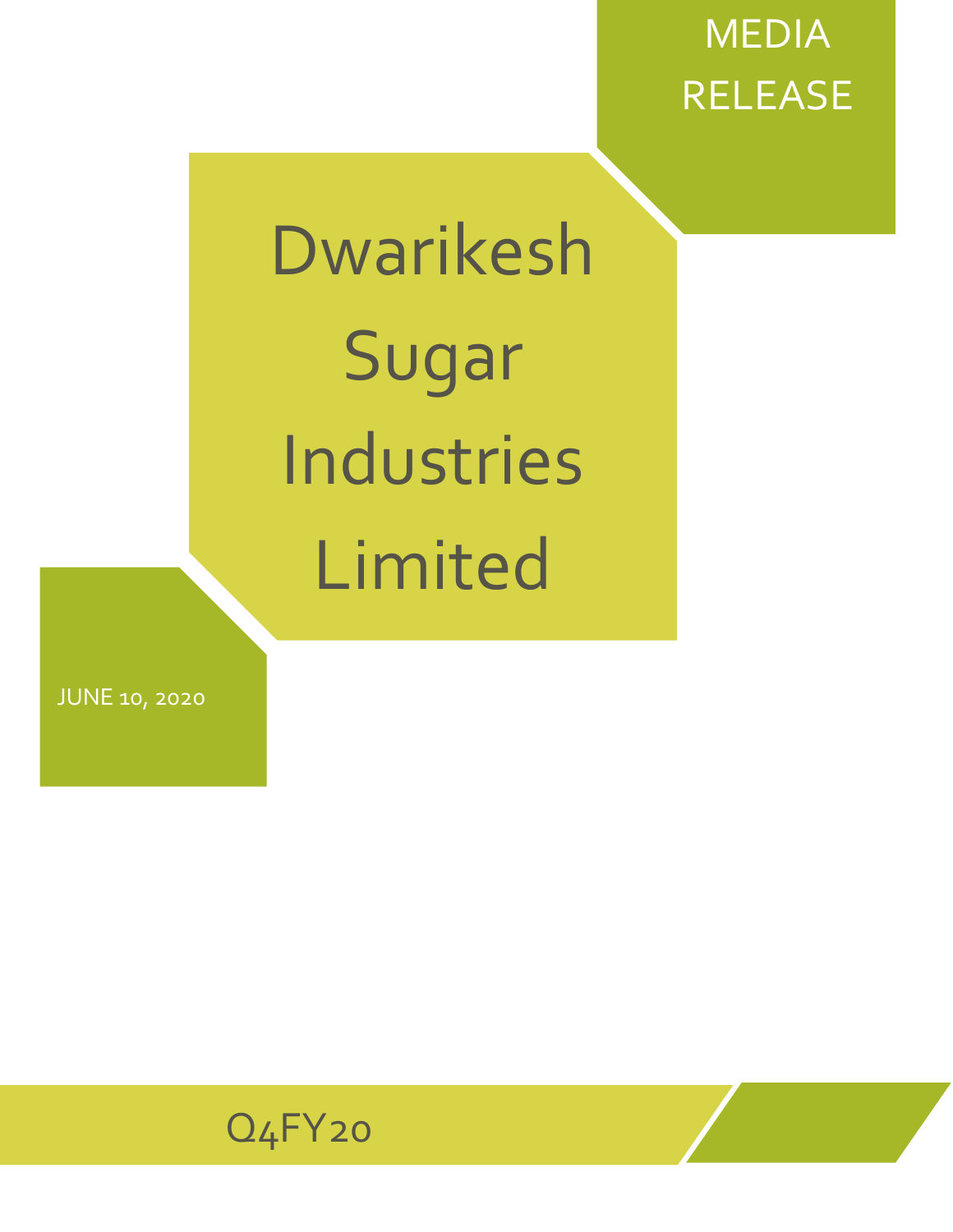## Results Highlights:

֖֖֖֖֖֖֖֖֖֖֖֖֪ׅ֖֖֖֖֚֚֚֚֚֚֚֚֚֚֚֚֚֚֚֚֚֚֚֬֝֝֝֝֓֬֝֓֞֬֝֓֬֝֓֬֝֓֬֝֓֬֝֓֬

|                  | <b>TOTAL INCOME</b> | <b>PAT</b>      | <b>EPS</b>         |
|------------------|---------------------|-----------------|--------------------|
| <b>Q4FY20</b>    | Rs. 463.21 crore    | Rs. 44.27 crore | Rs. 2.35 per share |
| Q4FY19           | Rs. 214.09 crore    | Rs. 32.35 crore | Rs. 1.72 per share |
| FY <sub>20</sub> | Rs. 1,341.53 crore  | Rs. 73.45 crore | Rs. 3.90 per share |
| FY19             | Rs. 1,120.22 crore  | Rs. 95.11 crore | Rs. 5.05 per share |

Mumbai, June 10, 2020: [Dwarikesh Sugar Industries Ltd.](http://www.dwarikesh.com/), today announced its audited financial results for the quarter and year ended March 31, 2020. During the quarter, the company reported a total income of Rs. 463.21 crore and profit after tax of Rs. 44.27 crore vis-à-vis total income of Rs. 214.09 crore and profit after tax of Rs. 32.35 crore during Q4 FY 2019. For FY 2020, the company reported a total income of Rs. 1,341.53 crore and profit after tax of Rs. 73.45 crore as compared to total income of Rs. 1,120.22 crore and profit after tax of Rs. 95.11 crore during FY 2019.

"Country expects to produce 27 million tons of sugar during SS 2019-20. Sugar price continues to be around the MSP level of Rs. 3100 per quintal. We continue our efforts towards improving operating efficiencies and control costs."

Vijay S. Banka,

Managing Director,

Dwarikesh Sugar Industries Ltd.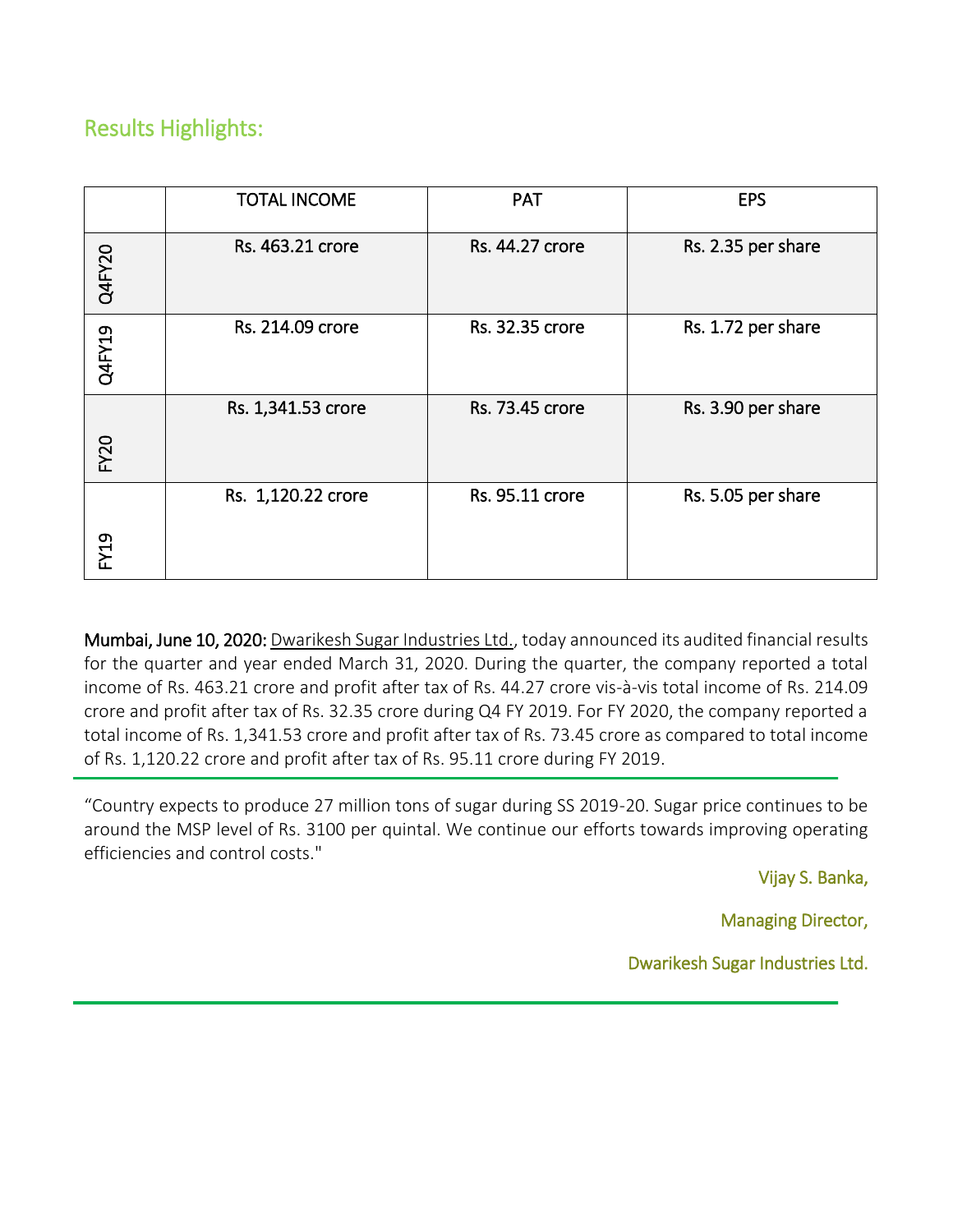# KEY HIGHLIGHTS OF P&L STATEMENTS

|                                   | Figures in INR crore except EPS |                |             |             |  |
|-----------------------------------|---------------------------------|----------------|-------------|-------------|--|
|                                   | <b>Q4 FY20</b>                  | <b>Q4 FY19</b> | <b>FY20</b> | <b>FY19</b> |  |
| <b>Total Income</b>               | 463.21                          | 214.09         | 1,341.53    | 1,120.22    |  |
| <b>EBIDTA</b>                     | 57.36                           | 55.99          | 141.47      | 165.15      |  |
| <b>Finance cost</b>               | 10.18                           | 8.79           | 33.03       | 21.26       |  |
| <b>EBDT</b>                       | 47.18                           | 47.20          | 108.44      | 143.89      |  |
| <b>PBT</b>                        | 37.06                           | 38.70          | 71.57       | 110.94      |  |
| <b>Tax</b>                        | (7.21)                          | 6.35           | (1.88)      | 15.83       |  |
| <b>PAT</b>                        | 44.27                           | 32.35          | 73.45       | 95.11       |  |
| <b>Other Comprehensive Income</b> | (3.59)                          | (0.76)         | (7.94)      | 2.67        |  |
| <b>Total Comprehensive Income</b> | 40.68                           | 31.59          | 65.51       | 97.78       |  |
| <b>EPS Rs. Per share</b>          | 2.35                            | 1.72           | 3.90        | 5.05        |  |

- Sugar sold during Q4 FY 2020 12.28 lakhs quintals at an average realization of Rs. 2,905 per quintal vis-à-vis 5.17 lakh quintals at an average realization of Rs. 2,865 per quintal during Q4 FY 2019. Increase in sugar sold is on account of higher monthly releases for domestic sales & export of 3.40 lakh quintals of raw sugar under MAEQ 2019-20 vis-à-vis 1.34 lakhs quintals of raw sugar exported during the corresponding quarter last year.
- Sugar sold during FY 2020 38.78 lakh quintals at an average realization of Rs. 2,968 per quintal vis-à-vis 31.77 lakh quintals at an average realization of Rs. 2,963 per quintal during FY 2019. Increase in sugar sold is on account of export of 9.61 lakh quintals of raw sugar under MIEQ 2018-19 & MAEQ 2019-20 vis-à-vis 1.34 lakhs quintals of raw sugar exported during the FY 2019 under MIEQ 2018-19.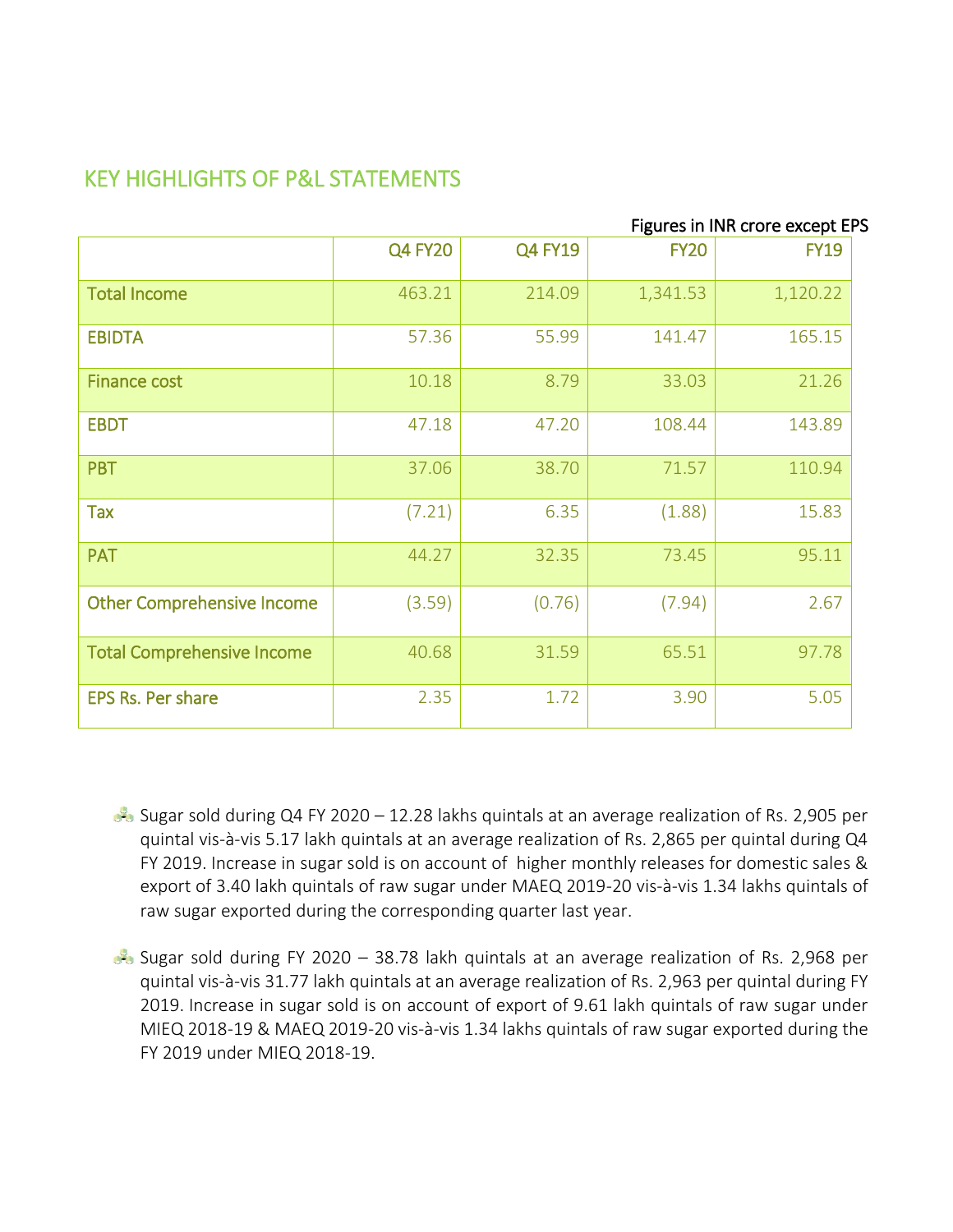Sugar stock as on 31<sup>st</sup> March, 2020 was 29.58 lakh quintals.

- **B** The distillery capacity expansion project has been successfully completed and 100 KLPD distillery plant commenced commercial production on the  $23^{\text{rd}}$  December, 2019. During Q4 working of the plant was stabilized and the plant was optimally operational.
- Effective 1st April, 2019, UPERC, vide tariff order dated July 25, 2019, reduced the rates at which power is sold to Power Corporation. Accordingly, the Company has accounted power sale at the reduced tariff notified by UPERC. Consequent to the same profit for the quarter and year ended March 31, 2020, is lower by Rs. 17.55 crore and Rs. 33.77 crore respectively. The tariff order is contested through UP Co-Gen Association in appropriate Court of law.
- $\mathbb{R}$  On 31<sup>st</sup> March, 2020, the Company had outstanding long term loan of Rs. 231.19 crore including SEFASU 2018 (funded by the State Government of Uttar Pradesh to clear sugar cane dues of SS 2017-18) loan of Rs. 114.31 crore. Balance amount of Rs. 116.88 crore is the loan availed for the distillery project.

Besides the above, the Company also had a soft loan of Rs 140.98 crore under interest subvention scheme of the GOI. The soft loan was carved out of the working capital limits of the company. The loan is since repaid in full in April 2020.

All the outstanding long term loans are at concessional rate of interest.

Long term rating accorded by ICRA is maintained at A+ with stable outlook and the short term rating accorded to the Company by ICRA for CP program of Rs.300 crore is A1+

The Company also has outstanding preference shares of Rs. 15.00 crore due for redemption in FY 2020-21.

 $\approx$  SS 2019-20 was successfully consummated and the company crushed 374.17 lakh quintals of sugarcane and produced 45.89 lakh quintals of sugar @ recovery of 12.26%. The said recovery is without considering the impact of diversion of B heavy molasses for making ethanol. Adjusted recovery is therefore higher.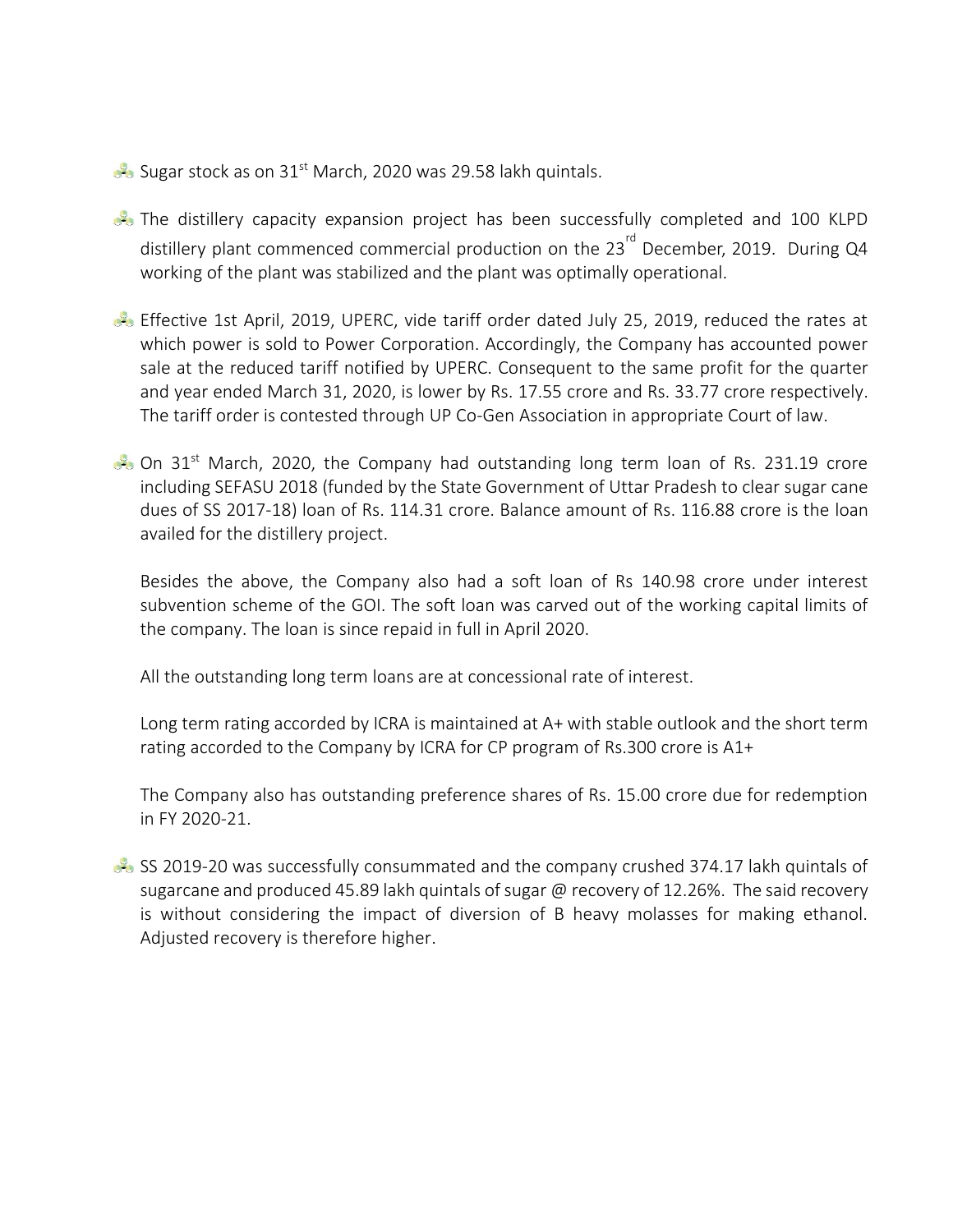In the last month of FY 2020, the COVID-19 pandemic developed rapidly into a global crisis, forcing governments to enforce lock-downs of all economic activity. With the assistance of the Government and the local administration DSIL was able to carry out crushing operations uninterruptedly.

Domestic demand of sugar is adversely impacted due to COVID-19 crisis as there is decline in demand of sugar from industrial and non- industrial bulk consumers segment due to nationwide lock down. As per initial estimates, the pandemic could impact the overall domestic sugar consumption more than 1 million ton and may cause pressure on the selling price of sugar. However, the Company will continue to closely monitor any material changes in future economic conditions due to this pandemic.

Outbreak of COVID 19 and lockdown coupled with social distancing norms & need for higher standards of hygiene has resulted in increased awareness and extensive use of alcohol based sanitizers. Responding to the Nation's Clarion call, DSIL started production of hand sanitizers in April, 2020 with the objective of discharging its corporate social responsibility.

As a responsible corporate citizen, DSIL has made its humble contribution to the Central & State Governments and the Local Authorities towards their efforts in fighting this deadly pandemic. DSIL has also reached out to the needy within and outside its community network and extended them all possible help & support.

### ABOUT DWARIKESH SUGAR INDUSTRIES LTD (NSE: DWARKESH; BSE: 532610)

[Dwarikesh Sugar Industries Ltd.](http://www.dwarikesh.com/) is a leading sugar producer. The company has three fully automated and highly efficient sugar mills, located in Uttar Pradesh's sugarcane-rich belt of Bijnor and Bareilly districts. The company's combined production capacity is 21,500 tons of sugarcane per day. Modern and technologically advanced units help the company to harness sugar by-products such as ethanol, industrial alcohol and bagasse-based power production as growth enabler.

High recovery, plant efficiencies, cane development initiatives and ethical & transparent conduct of business are the key USPs of the company. The company's collaborative approach has helped farmers to improve their yield and maximize their returns. Focused R&D initiatives have enabled the company to ensure streamlined and quality supply of sugarcane, enabling high recovery and production levels.